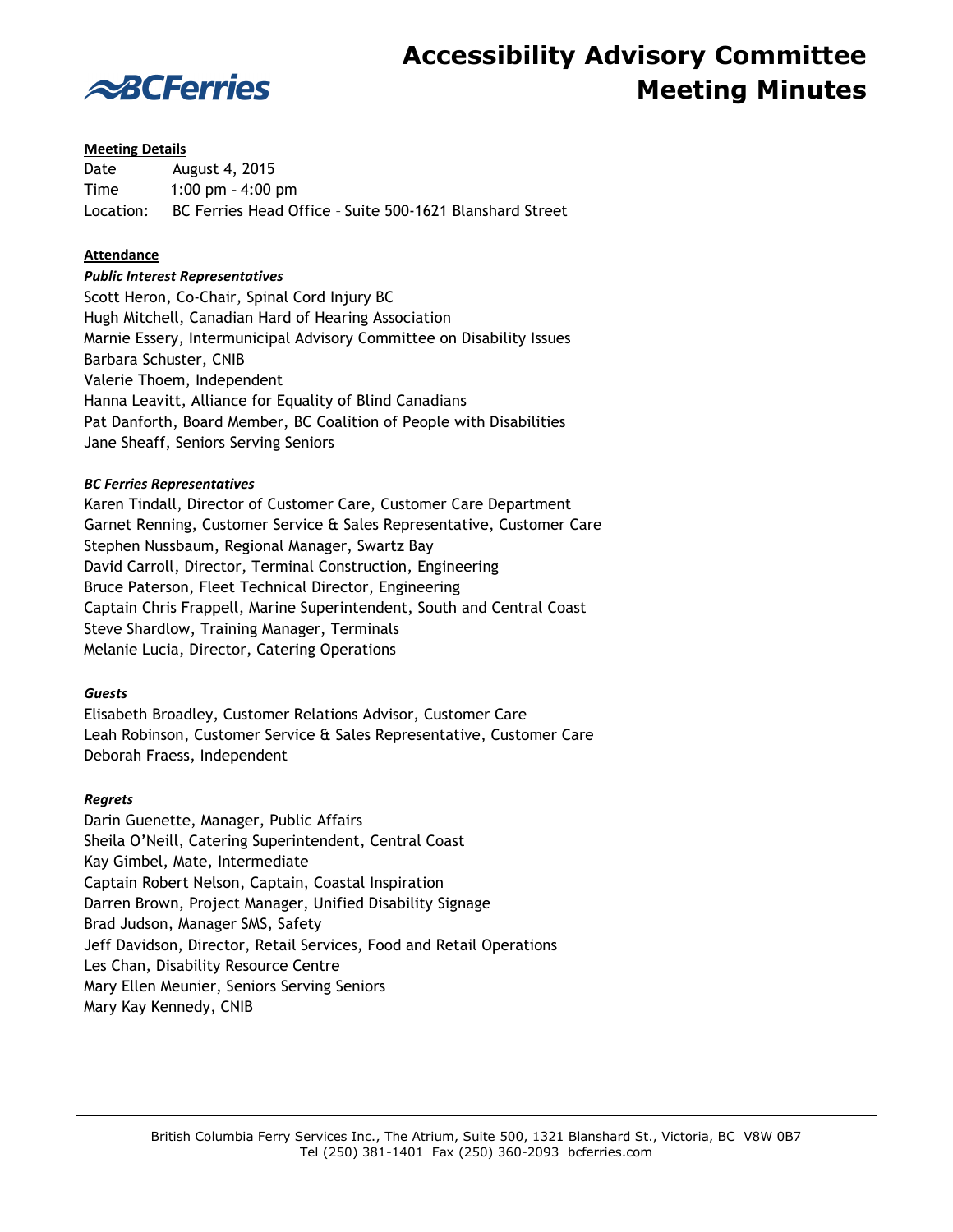

# **Introductions**

Co-Chair Karen Tindall welcomed the members of the committee Review of Minutes – February 17, 2015

## *Matters arising from the minutes*

Valerie Thoem noted the information presented on the Washington State Ferries on Page 2, Paragraph 5 was incorrect. She provided a written copy with the following corrections:

*Prior to reaching the toll booth, passengers are given a card to complete which asks the following questions:* 

- 1. Senior passengers are requested to indicate their age and type of assistance they will require by the *ship's crew in case of an emergency.*
- *2. Handicapped passengers are asked to indicate the nature of their disability, and what assistance they will require in case of an emergency.*

*The cards are presented at the toll booth, and passengers in both categories are entitled to a 10% discount on their fare. Passengers are encouraged to contact the purser when they board the vessel, and indicate where they will be seated during the voyage. The Washington State Ferries provide two areas in the bow of the vessel and two aft, designated for the use of handicapped passengers. These locations assist the crew to quickly locate passengers requiring assistance should and emergency arise.* 

Karen Tindall (KT) said that Darren Brown is looking into including the contents of announcements on the BCF website. KT will follow-up with Darren Brown and let Scott Heron know via email. KT said that the new content for the announcements have not been finalized yet. KT said it is valuable to have the information on the website and will follow-up when the content is ready to post.

# **ACTION:**

 Karen Tindall will follow-up on posting the announcements on the website once they have been updated.

## **Standing Items**

Hugh Mitchell (HM) brought up an issue regarding digital signage by reading an email he wrote. HM said that a few months ago while he was waiting to board the ferry at Tsawwassen Terminal to go to Swartz Bay, he heard an announcement. He had to ask his wife what was being said and she explained it was for the Nanaimo ferry. Then a few minutes later another announcement came on, HM had to ask his wife again and she said it was for Swartz Bay. HM said he looked at the sign and it was flashing with "Nanaimo Boarding Now". There was no such notice for the sailing going to Victoria. HM said the ferry system has the capability of putting a message on the screen and he would like to see written captioning on the screen when the announcements are being made. He wondered why it was not done for Victoria.

Stephen Nussbaum (SN) said that he was unsure why the message failed for the sailing to Victoria. He said the message is automatic; all the terminals with the capability already have the messages in place. SN said the tower enters when the vessel has arrived and a message will appear on the screen.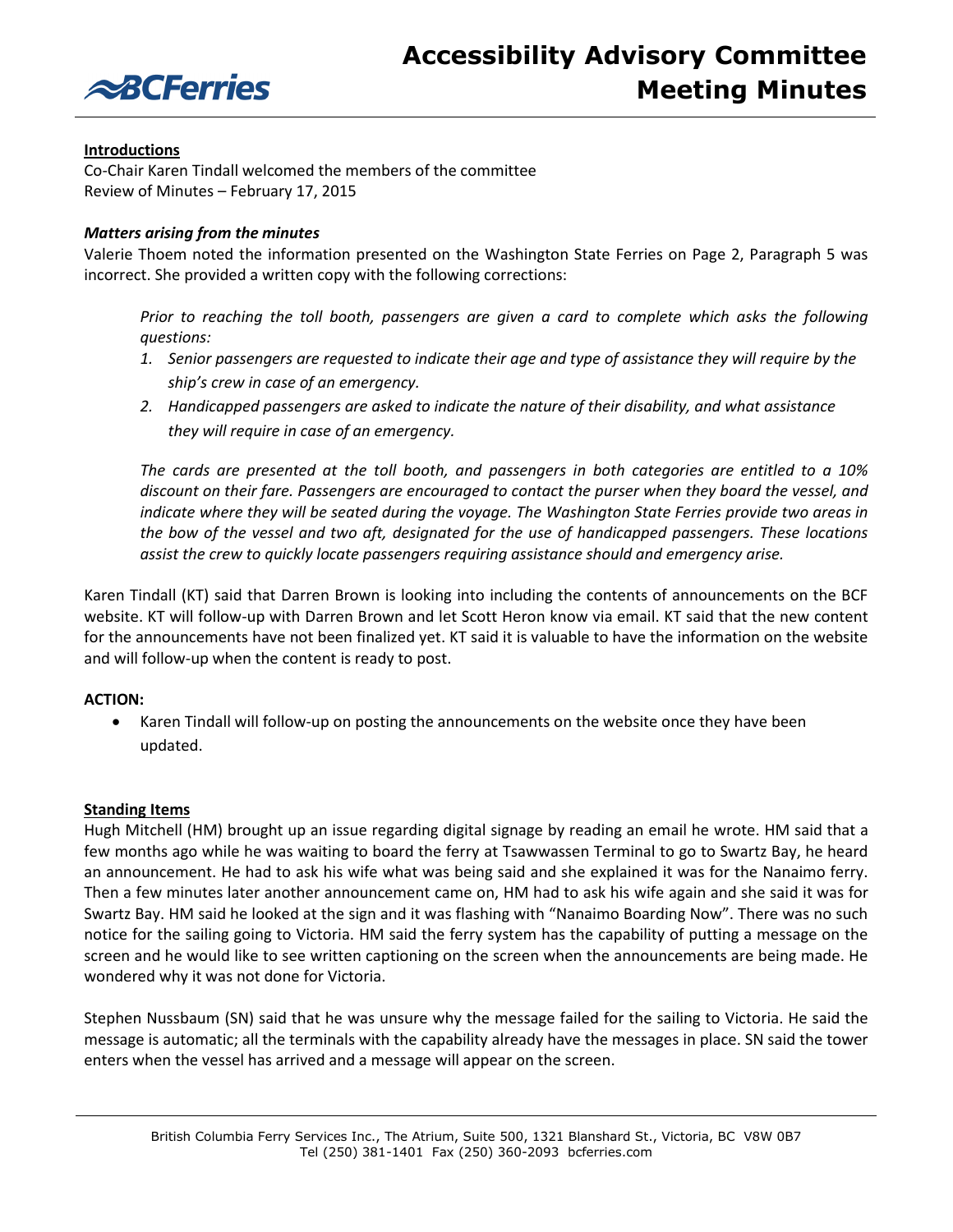

**ABCFerries** 

SN said this issue is separate from the digital signage program. HM said this seems low-tech, but good for the interim. SN said it may be a matter of following up with the terminals to ensure the message is presented at the right time.

KT asked HM where he was waiting for the ferry. HM said he was inside the food area and didn't see the announcement. Pat Danforth said it sounds like it may be a training issue and it would be beneficial to know when it happened in order to follow-up with the staff member that was working at the time. She said that it is a convenience to passengers and also helps those who are deaf or hard of hearing. Hanna Leavitt asked if there is a checklist that it can be added to the training. Steve Shardlow said yes, but he could double-check with the trainers to see the level of details in the training and checklists.

Melanie Lucia (ML) asked what happens in the system when there are multiple vessels loading at the same time. She wondered if there is more than one controller working, and one of them flips the switch, does it override the other person. HM wondered if a similar thing can happen on the ferry. KT and ML said it was something to look into. KT said the unified digital signage program will work on signage at the terminals first and then the vessels.

Melanie Lucia asked Hugh Mitchell what he expects to see on the screen while onboard the ferry. HM replied the safety messages and a message for passengers to return to their vehicle. He added all the verbal announcements should be written on a screen. David Carroll said that passengers are a captive audience and there maybe cues from other customers (i.e. getting up to go down to the vehicle).

KT said BCF is implementing Induction Loop Technology and the Queen of Oak Bay will be the first ship to have it. She said it would help people with cochlear implants and hearing aids.

## *Loading Practices*

#### *Elevators:*

Stephen Nussbaum (SN) had a look at the feedback for loading practices and noticed that the largest issue was the lack of elevator service on board the vessels. A lot of the elevators have been out of service. Therefore, the number of elevators available for customers to be parked close to is reduced. At one point, the Queen of Cowichan (QCOW) had no elevators in service so other arrangements had to be made to accommodate customers. Currently, there is one elevator in service on the QCOW.

SN said there are complaints from customers who don't have elevator access when needed as there are limited spots near elevators. However, there are nearly as many compliments about wheelchair services as there are complaints.

SN said communication about the elevator access is provided to customer when they make a reservation and they are also notified at the terminal.

Captain Chris Frappell said on the ship employees would speak to customers who look like they may need an elevator. Employees told customers the elevators are out of service and confirmed whether they still wanted to travel. There were also portable toilets on the QCOW vehicle deck to accommodate customers who needed to travel on a specific sailing.

## *Terminal Issues:*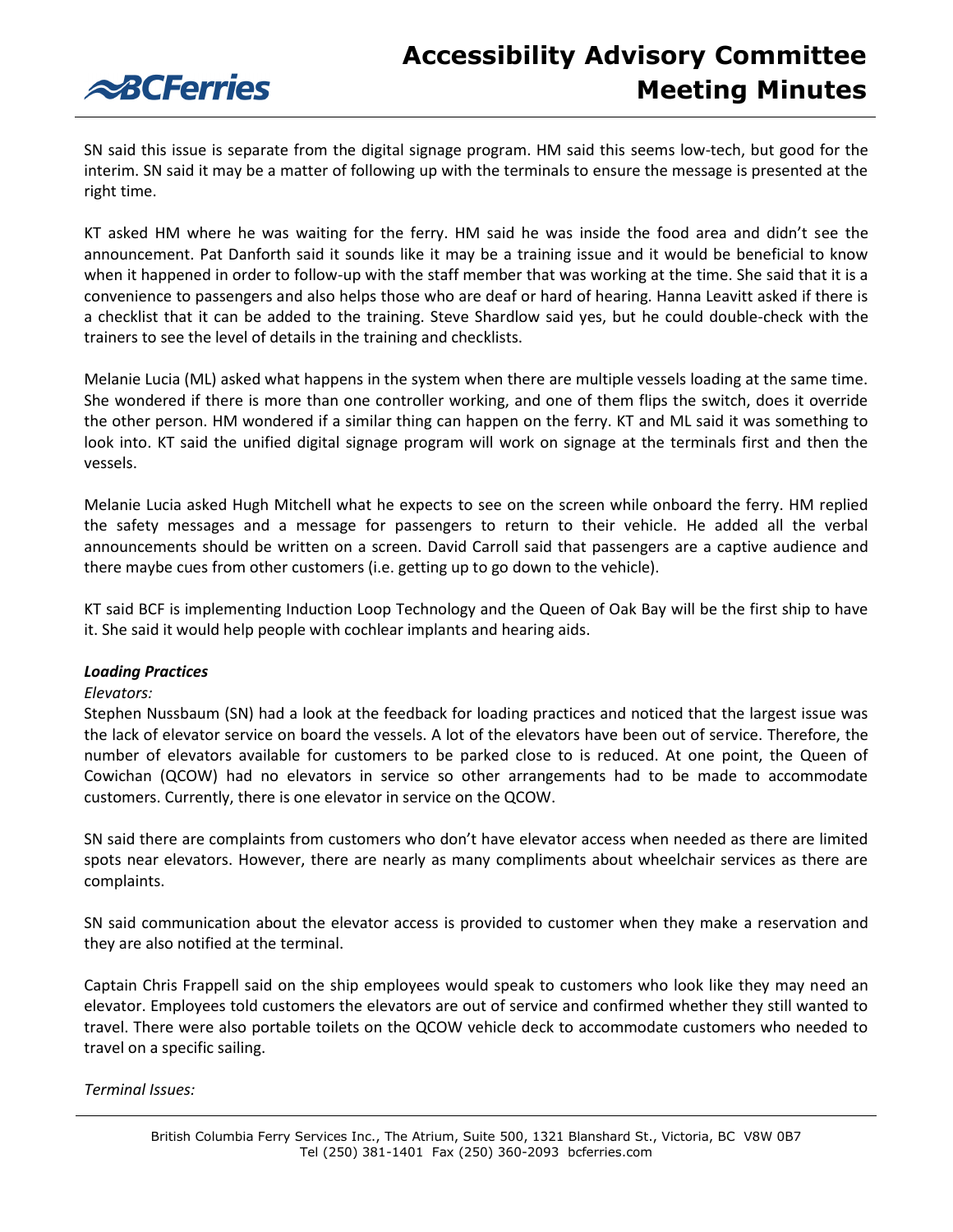

SN mentioned one new item came up during his review: at the Swartz Bay terminal, washrooms on the lower level were being closed at 7:00pm instead of staying open until 9:00pm. This was done as a way to expedite the cleaning and closing procedures. SN said closing washrooms early is unacceptable. He said this was happening during the shoulder season and was brought to our attention by a customer.

At the last meeting, SN addressed the courtesy seat pilot project happening at the Horseshoe Bay terminal. He said there are now four courtesy seats in the waiting room and the pilot has been a success. It will be rolled out to other terminals as it is in the budget.

## *Priority Boarding:*

SN said priority boarding should be called safe, coordinated boarding – as it may not guarantee first on/off. For example, staff has found loading wheelchairs is best done before large groups, while offloading is best done after a large group. SN said this will be looked at after the summer period.

SN said 400 University of Victoria engineering students have been issued a challenge to create a design to help move wheelchairs more efficiently through accessible terminals. The students have been given a lot of information about the scope of the project and will come up with the proposals starting in September 2015. Karen Tindall, Melanie Lucia and Stephen Nussbaum are overseeing the project. KT said they hope to announce the winners' suggestions at the next meeting.

Deborah Fraess (DF) said lately she noticed the onboard staff seem much better trained. She spoke to a customer who had a scooter and she said they had nowhere to go onboard without being in the way. DF mentioned this customer travels the Horseshoe Bay route. The customer brings their own bag lunch because there isn't enough space to eat in the cafeteria. Also, they find that the quiet room is closed most of the time.

Marnie Essery (MN) said she is concerned about the loading at Swartz Bay on the way to Vancouver. MN said she arrived over an hour before the sailing, with her Disabled Status Identification card and sign showing she needed to be parked near an elevator. On May 27, 2015, she was parked in lane #4 (and in lane #5 on June 23, 2015) at Swartz Bay terminal and there was no one in lane #1. When she was loaded, she didn't go first and she noticed the traffic attendants weren't looking for her pass. MN said she wasn't parked close to an elevator. She had to navigate her way around vehicles to get to the elevator. MN said she wouldn't have been able to make it to the elevator of her dad wasn't there to help. By the time the employees noticed MN was trying to get to the elevator, it was too late to really help.

MN said in the past she has had priority boarding with her wheelchair pass and has been parked in lane #1. MN wonders if there has been a policy change. This problem has now happened to her multiple times - twice at Swartz Bay and once at Horseshoe Bay. MN said the terminal staff doesn't seem to be putting wheelchairs in the right area. MN explained this creates two problems: 1. visual – staff is not looking for the pass; and 2. since there are so many cars on the ferry, customers can be stuck in their car permanently for the duration of the crossing.

Stephen Nussbaum (SN) said there hasn't been a policy change and he can look into it. KT asked what time MN travelled. MN said she had the tickets and could provide them. MN said there were two cars parked by the elevator that did not have a handicap placard on them. HM suggested to MN that she could notify the ticket agent that she usually goes in lane #1. MN said she asked the ticket agent both times. SN said he didn't know why this was happening and that he would look into it.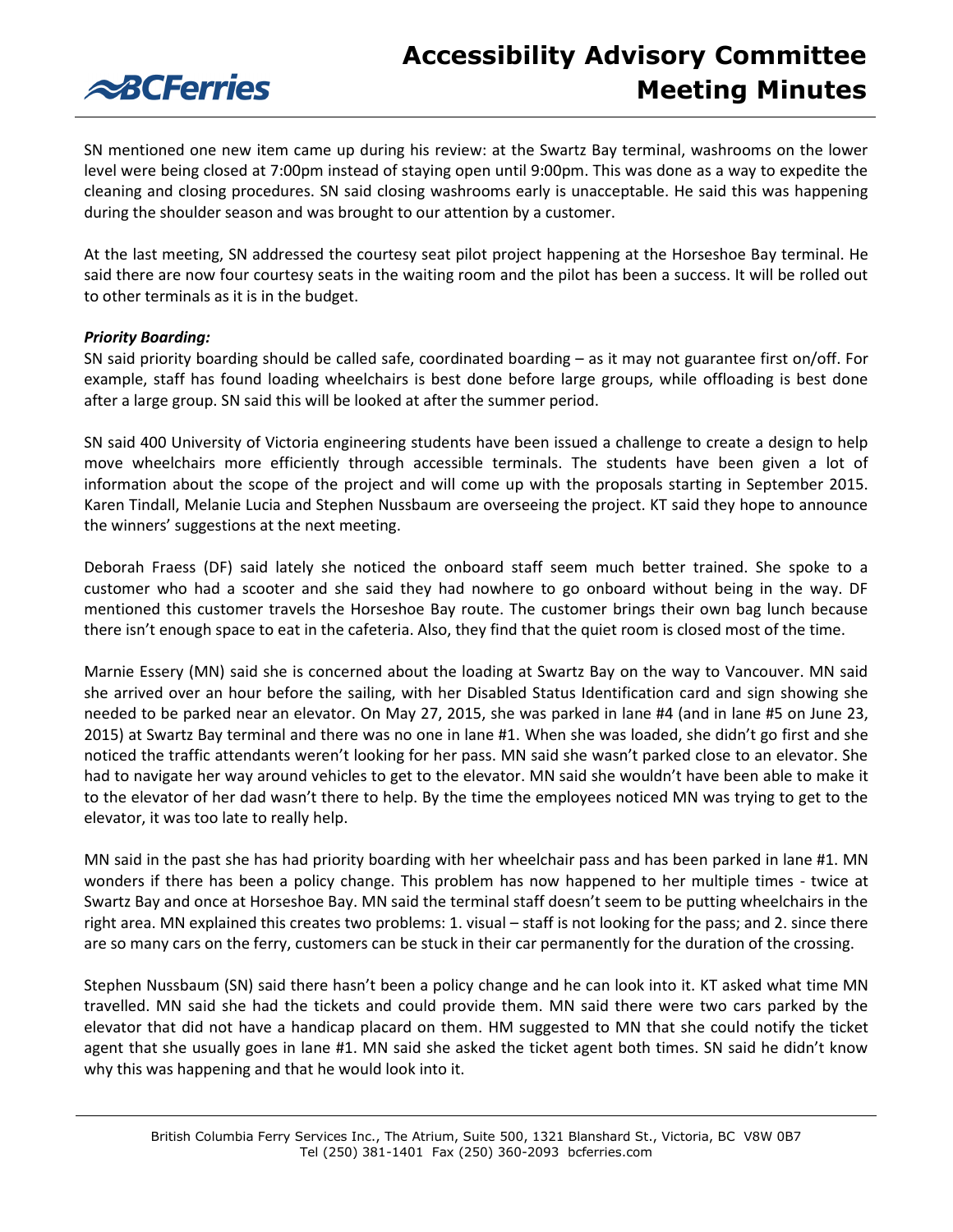

Bruce Paterson (BP) said last Friday (July 31, 2015) he was travelling on the 7:00 am sailing from Swartz Bay to Tsawwassen. He was in the reserved lane because he had an ALT card. BP said the person right in front of him had a handicap placard and their hazard lights flashing. BP said he could see the lights flashing in front of him and he had to flag down the traffic attendant and get them to put the customer in the correct lane. SN said with specifics he can look into those instances. HM asked if the loading crew positions have high turnover. Capitan Chris Frappell said yes, also this time of year there is seasonal staff and they may have the training but not the experience.

KT said the summer constitutes the 100 busiest days of the year. It is good to have feedback to remind the new staff of what they learned. KT said feedback is valuable especially from seasoned travellers (members of the committee). She said the quicker the employee knows how they negatively affected the customer the more beneficial it is for them. Scott Heron said yes; please communicate the information when things happen.

## *Onboard Customer Service*

KT asked if there any questions for Melanie Lucia (ML) in regards to onboard services. ML said she made a note about the scooter issue as they are different from wheelchairs and will have a look into it to find out the right specs.

#### **Vessel Developments**

Bruce Paterson (BP) provided an update on the upcoming vessel replacements and mid-life upgrades.

#### *New Builds*

BP explained the cable ferry, under construction by SeaSpan in Vancouver, is scheduled for delivery in mid-August 2015. There will be a month of testing, trials and training that will take place before the official roll-out in mid-September 2015.

The Intermediate Class ferries have been called the Salish Class with the following vessel names: Salish Eagle, Salish Orca and Salish Raven. BP said these vessels will replace the Queen of Burnaby on Route 17 (Comox-Powell River) and the Queen of Nanaimo on Route 9 (Tsawwassen-Southern Gulf Islands). The vessels will operate on liquefied natural gas (LNG). BP explained the vessels have hydraulic elevators that are wide enough for wheelchairs and a pallet for storing. The decks are sloped by  $6^{\circ}$  from the middle of the deck to the end. He said the elevators are located in the mid-section where the deck is flat. The construction is being done in Poland at the Remontowa Shipyards.

BP said there is potential for replacement of the North Island Princess on Route 18 (Powell River-Texada) and Kclass ferries. Using LNG at this time for the new small ferries is not feasible because of where they operate. BP said they are considering putting a passenger lounge on one side of the vehicle deck as opposed to having an elevator up to the passenger deck.

## *Mid-Life Upgrades*

BP said the Queen of Oak Bay went through the first half of the ¾ life upgrade. This was a classic refit of mechanics with steel repairs and piping renewal. This fall will be the next phase with an upgrade to customerfacing areas. BP said they would be looking at the elevators, gift shop and lighting. The Queen of Surrey will go through a similar upgrade to be fit for the next 15 years of service.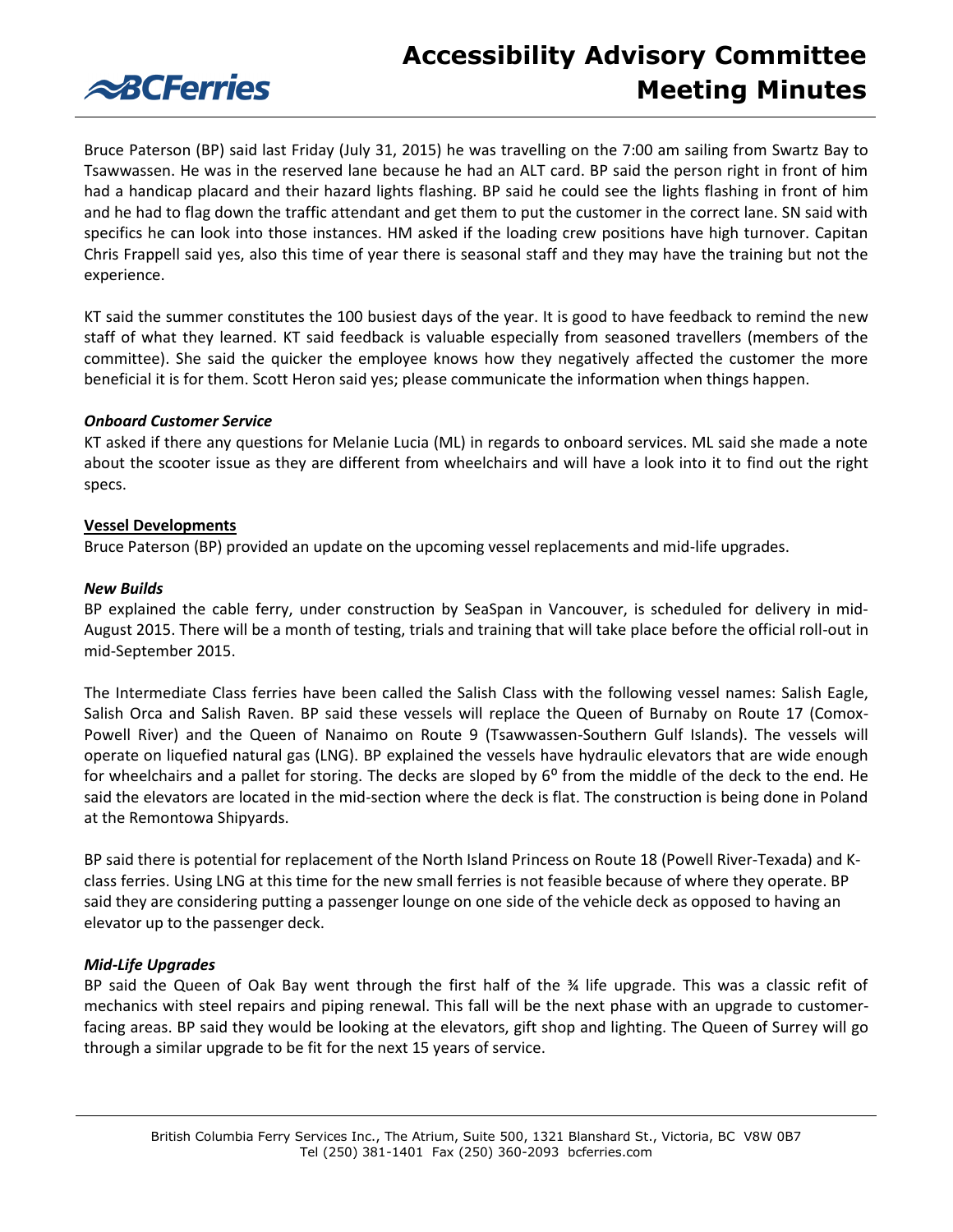**ABCFerries** 

In regards to the C-Class vessel upgrades, the Queen of Coquitlam, Queen of Alberni, and Queen of Cowichan all need some updating with the program starting this September 2015. BP said all three vessels are due for retirement in 2020. The elevators on the Queen of Cowichan need to be totally rebuilt starting in the fall.

BP said the mid-life upgrade (MLU) on the S-Class vessels has been delayed by one year to 2017. Three shipyards have been shortlisted to complete the project, including one local shipyard. The project is ongoing and the engineering/contracting phase has been extended.

BP said the MLU on the Queen of Capilano turned out well. On the lounge deck new life-saving equipment has been installed. In the event of an emergency, people would be assembled in the lounge and evacuate from there. BP explained the vessel now has gallery decks to expand the vehicle capacity. This vessel travels on a commuter route between Horseshoe Bay and Bowen Island. The galleries expand the vehicle capacity by 15-20 cars. BP said there is no elevator access from the outboard side of the vessel on the gallery decks. Also, there is not a lot of room for passengers to get out of their car when parked on these decks. However, BP mentioned the crossing time is only 15 minutes so most people will stay in their car for the trip.

The Queen of Cumberland, sister ship to the Capilano, will also be undergoing upgrades to be completed in May 2016. BP said the scope of the project is similar to the Capilano with a few differences. The Queen of Cumberland will not have gallery decks because there are hoistable platforms. BP mentioned the Cumberland will be getting life-saving equipment for the lounge. The MLU is scheduled to start in November 2015.

BP discussed the MLU for the Skeena Queen that travels between Swartz Bay and Fulford is scheduled for completion in May 2017. There will be upgrades to the four lounges on the vehicle deck. BP said they are looking at adding a pet area with table seating. The washrooms will be reconfigured to include a more conventional handicap-friendly unit. Pat Danforth (PD) said she has used the washroom on the Skeena Queen in the past and would never do it again. She said it is not usable for people who cannot use stairs or get over curbs. BP said he is looking to get rid of the curb outside of the washroom.

PD asked how it works for walk-ons with reduced vision and mobility on the Queen of Cumberland and the Queen of Capilano. BP said there are limitations on the improvements that can be made on these vessels. He said on the Capilano walk-ons are boarded into the lounge at Horseshoe Bay and then they would access the elevator from the vehicle deck by following the painted lines that lead to it. Stephen Nussbaum suggested letting BCF know ahead of time when travelling from Horseshoe Bay to Bowen Island so an employee can help those who need assistance with boarding. He also suggested bringing an escort on that route.

## **Break – 2:15-2:30pm**

## **Terminal Developments**

David Carroll (DC) provided an update on terminal accessibility and parking accessibility (included a handout).

DC first mentioned the Sointula ramp has just been installed on Route 25 that services between Port McNeil, Sointula and Alert Bay. DC said the goal is to have a standardized ramp between all three terminals. There is a separate area for foot passengers on either side of the ramp and the ramp is now longer with a gentler grade. DC said they are trying to upgrade one ramp per year. The next project will be to replace the Chemainus ramp. DC said the Sointula terminal now has an accessible waiting room that includes a button to open the door.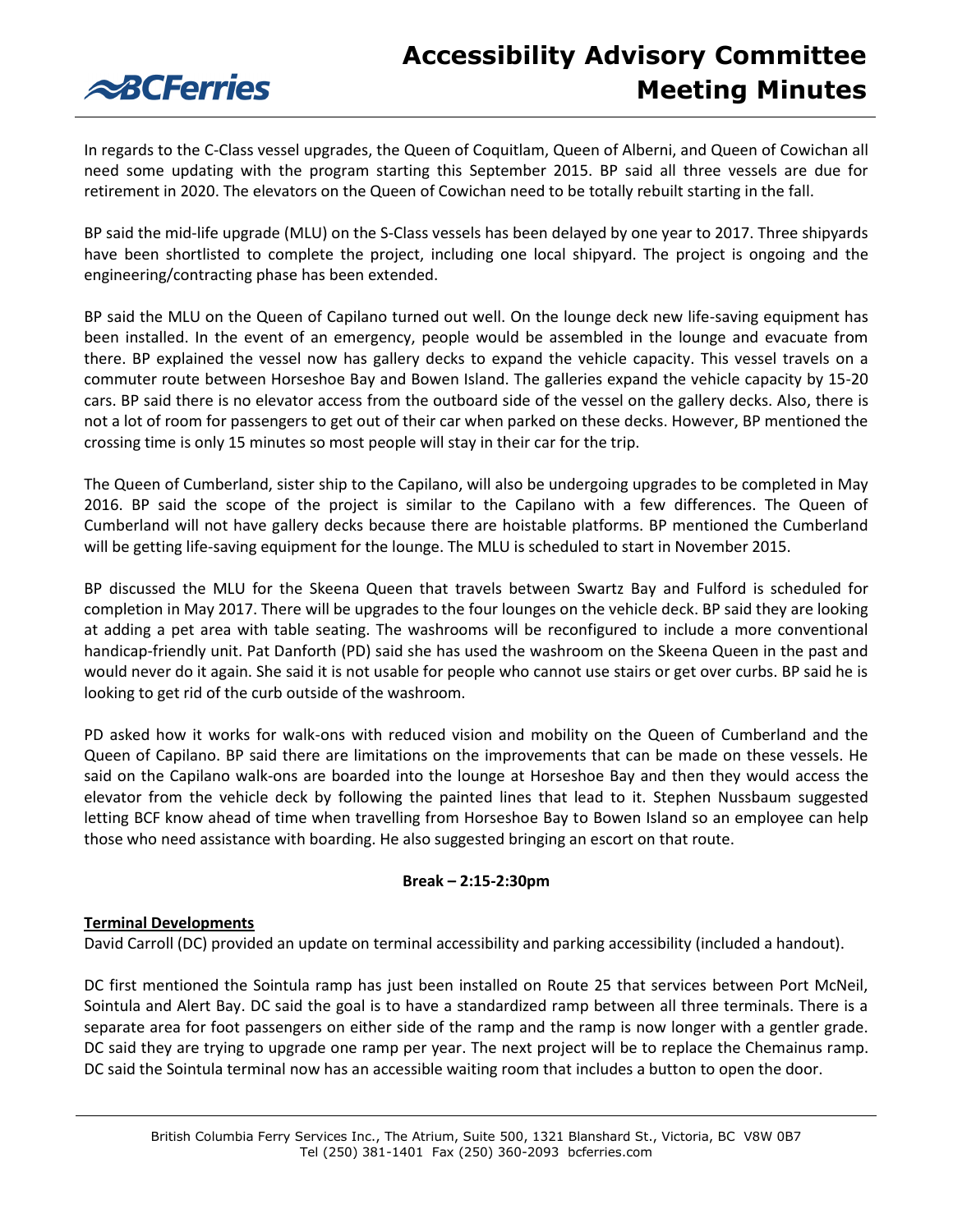

DC said another project underway is completing the signage at Horseshoe Bay to improve information about getting around at the terminal. Also at the Alliford Bay and Skidegate terminals there is a unique set of graded concrete ramps. DC said the ferry has ramps on either end that line up with the ramp at the terminal. Since there are large tides in the North, the ramp tends to get slippery. Now the non-skid walkways have been improved and have a well-marked path that is easier to follow. DC said the draining and paving project at the Prince Rupert terminal is nearing completion. This project included: adding sidewalks, updating the parking area, and making safer walking areas with new signage. DC said he would bring some photos for the next meeting.

# *Upcoming projects:*

DC said they are looking to improve accessibility at the Langdale terminal and will soon be requesting proposal designs. Currently, the foot passengers have to walk across the vehicle ramp and are being rushed to load and unload quickly before the cars. DC said the improvements will include a separate foot passenger waiting room and gangway to load the vessel – like the major routes. DC said the parking at the Langdale terminal also needs improvements. Currently the lanes to exit the parking lot merge with the lanes exiting the ferry.

DC mentioned there is an elevator/escalator project coming up in the next 2-3 years. BCF will be replacing most of the escalators at the terminals and upgrading the elevators. Other projects are also underway to increase accessibility.

DC presented the handout he provided to the committee titled Terminal Accessibility Parking Review.

DC said there are accessibility guidelines for the terminals to follow for parking stalls. The minimum amount of space for a standard accessible space is 3900mm (3.9m). In shared spaces there is a 2400mm (2.4m) stall, a 1500mm (1.5m) access aisle, and then another 2.4m parking stall. DC explained the minimum amount of space for an accessible van parking stall is 4600mm (4.6m). With the van parking they are looking at making an access aisle right beside the parking stall so the customer can use the aisle to make their way to the sidewalk. These stall dimensions were determined by the BC Ferries 'Accessible Terminal Facility Design Criteria'.

DC said that he also looked at the number of accessible parking stalls at the terminals. Based on the ADA standards, the minimum number of accessible parking stalls was determined for each terminal and DC was able to categorize which terminals were deficient. The top priority terminals include: Swartz Bay, Tsawwassen and Departure Bay. DC said moving forward they will look at the terminals and see how to revamp them to improve accessible parking. Stephen Nussbaum (SN) asked if this was the pay parking area or the pick-up/drop-off area. DC said principally long-term and short-term parking, not the drop-off zones.

Scott Heron (SH) said he recently held a Sunset Dinner Cruise event on the ferries. He said that there were 15 cars and everyone was in a wheelchair. They noticed that in both the short and long-term parking there were not enough accessible spaces. However, SH was able to coordinate the parking with Robbins Parking and they were able to accommodate all the people attending. DC said the guidelines for the number of accessible parking stalls needs to be evaluated.

SH said the priority needs to be the accessible van stalls and then add in the regular wheelchair stalls. Pat Danforth (PD) said there is an accessibility handbook that is available online that has guidelines. Hugh Mitchell (HM) asked what does the number of accessible stalls look like, what percentage are van accessible and what percentage are regular wheelchair stalls. SH thinks there should be some sensitivity training provided within his organization. For example, he does not need a lift so he would use a general wheelchair stall not a van lift stall.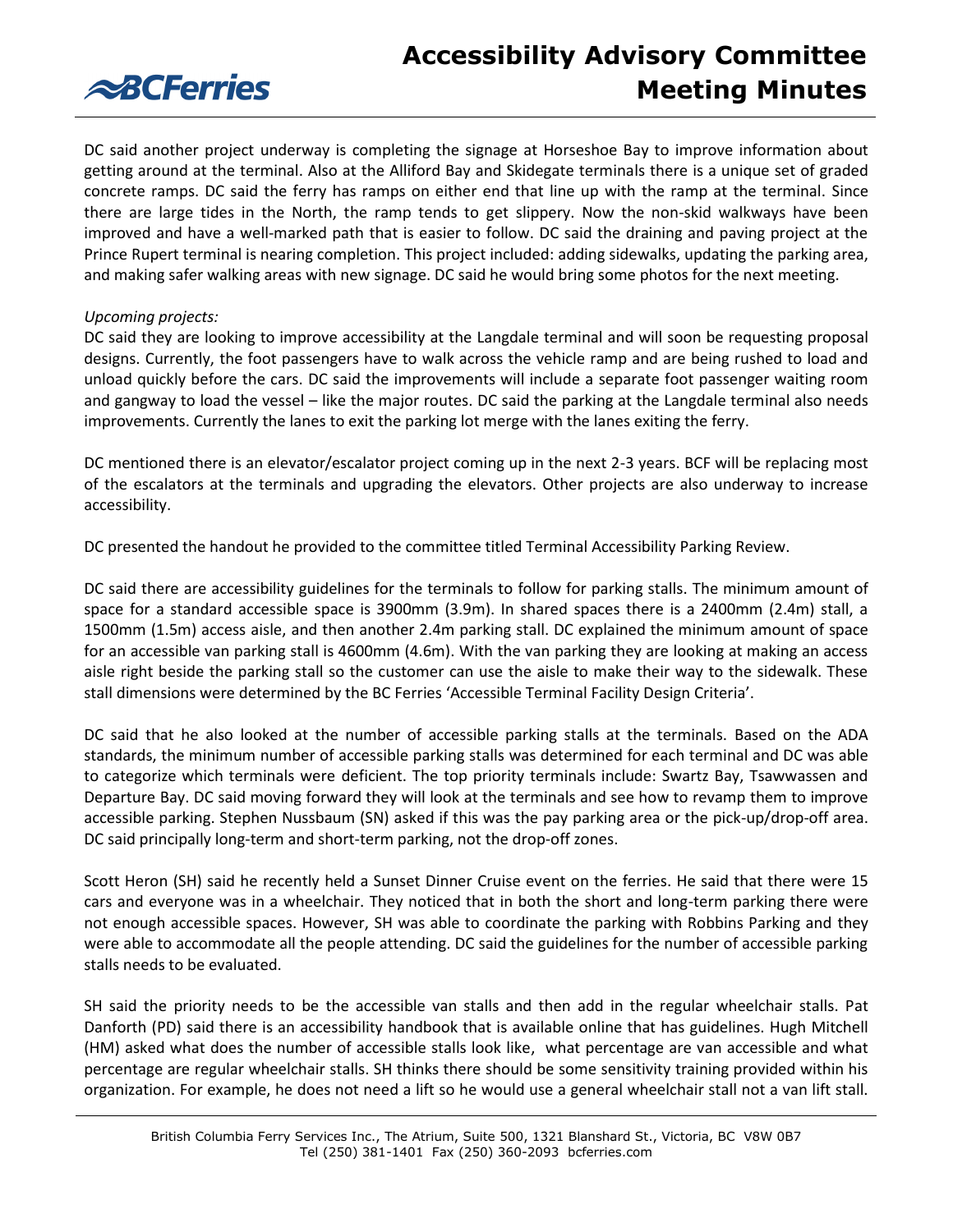# **ABCFerries**

SH said he does not have the numbers for the amount of people who would need a wheelchair spot versus a van spot. SH mentioned that increased accessibility will encourage people to travel - those who would not normally use the ferry will be more willing to if they are accessible.

PD wondered about the timeline for this parking project. DC said the timeline is about six months to one year; there is no specific time frame at this point. However, he will have more information at the next meeting.

# **Training**

Steve Shardlow (SS) provided an update on training adding that most of the training is done now. There are 329 new hires, and 64 new hires in Nanaimo alone – this is a 33% increase from last year. He said after the training is complete, new employees are expected to continue learning and have a checklist to keep track of the skills they have learned. It is the employees' responsibility to follow-up with their supervisors and review procedures they need help with.

SS said they are looking at doing more online training for dangerous goods and occupational health and safety. There will be upgrades and new programs created to keep up with Transport Canada. As regulations change, there will need to be an update on training procedures. SS mentioned there will need to be a new training plan in place for the new Salish Class vessels that use LNG. He said there will be onboard education and trainers will go to Poland to become experts on the vessels.

SS discussed the Simulation Training Centre that has now been accredited. Since the center is recognized, employees from other companies (not just BCF employees) can be trained there. There are three training facilities: Departure Bay, Swartz Bay and Tsawwassen. SS said currently courses are only being run internally but they are looking to other companies to use the center.

SS said the rollout for the Standardized Education Program was on April 1 for three areas: deck/engineering, catering and terminal management. The programs for deck training and terminal management are completely rolled out and the catering is coming.

Hanna Leavitt asked if there is some accountability for the catering staff to complete the checklist and show they are asking for refresher training. SS explained the trainer sits down with the employee on clearance day and gives the employee the checklist. The employee is then expected to complete the list. SS said there is no accountability to review the list. Melanie Lucia (ML) said seasonal employees have a mid-year performance review and the checklist is part of the conversation, as it shows the employees level of engagement. This information is used to determine whether the employee will stay on, become a casual or come back next year. ML said catering has implemented a peer support program where employees are assigned to a mentoring Chief Steward. SS added the trainer does emphasize the checklist must be done.

# **Other Business**

## *Sunset Dinner Cruise*

Scott Heron (SH) opened up his Facebook page to show the committee some photos of the Spinal Cord Injury BC Sunset Dinner Cruise event. SH is a peer support specialist who does counseling with newly injured individuals. He also helps organize peer support events to help people adjust, adapt and thrive in their community after an injury. With the sunset dinner cruise, groups from both Swartz Bay and Tsawwassen boarded the ferry and had